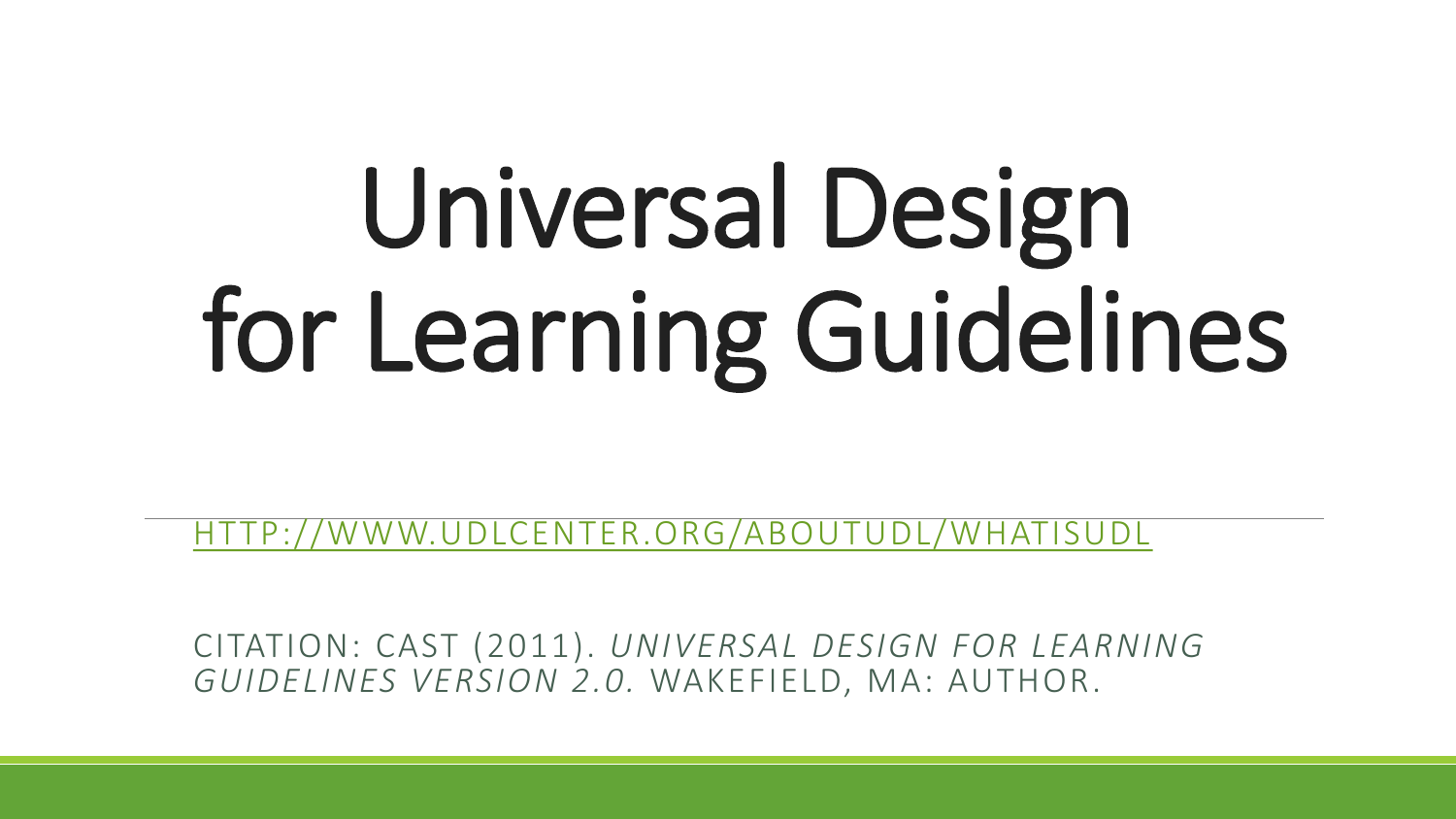### UDL- Multiple Means of….

Create the following 3 column chart to capture your understanding of UDL in terms of the 3 guiding principles.

| Representation- What? | Action and Expression-How? | Engagement-Why? |
|-----------------------|----------------------------|-----------------|
|                       |                            |                 |
|                       |                            |                 |
|                       |                            |                 |
|                       |                            |                 |
|                       |                            |                 |
|                       |                            |                 |
|                       |                            |                 |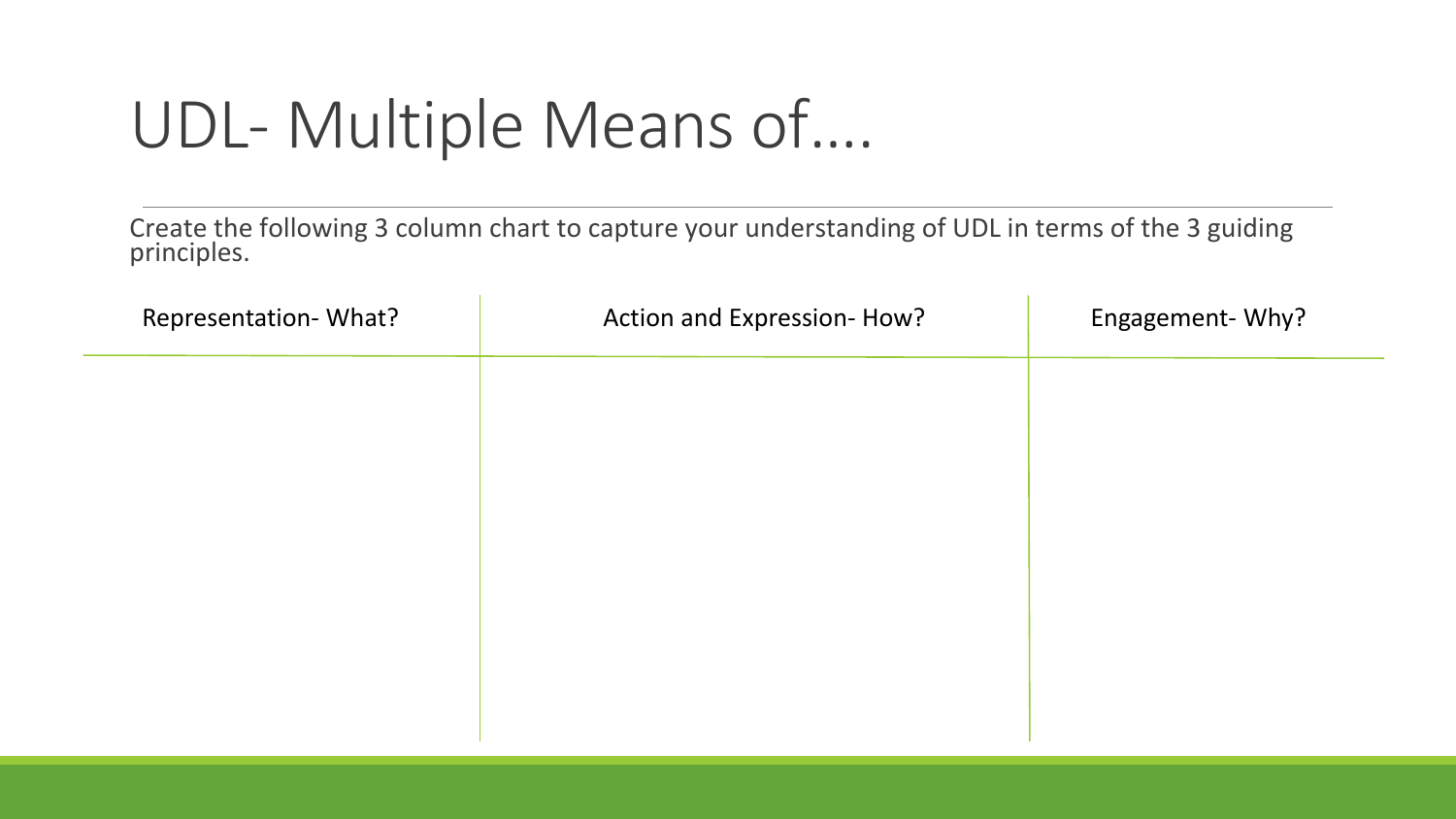#### **Universal Design for Learning Guidelines**

| I. Provide Multiple Means of<br><b>Representation</b>                                                                                                                                                                                                                                                             | II. Provide Multiple Means of<br><b>Action and Expression</b>                                                                                                                                                                                                 | III. Provide Multiple Means of<br><b>Engagement</b>                                                                                                                                                                                                              |
|-------------------------------------------------------------------------------------------------------------------------------------------------------------------------------------------------------------------------------------------------------------------------------------------------------------------|---------------------------------------------------------------------------------------------------------------------------------------------------------------------------------------------------------------------------------------------------------------|------------------------------------------------------------------------------------------------------------------------------------------------------------------------------------------------------------------------------------------------------------------|
| 1: Provide options for perception                                                                                                                                                                                                                                                                                 | 4: Provide options for physical action                                                                                                                                                                                                                        | 7: Provide options for recruiting interest                                                                                                                                                                                                                       |
| 1.1 Offer ways of customizing the display of information<br>1.2 Offer alternatives for auditory information<br>1.3 Offer alternatives for visual information<br>The What                                                                                                                                          | 4.1 Vary the methods for response and navigation<br>4.2 Optimize access to tools and assistive technologies                                                                                                                                                   | 7.1 Optimize individual choice and autonomy<br>7.2 Optimize relevance, value, and authenticity<br>7.3 Minimize threats and distractions                                                                                                                          |
| 2: Provide options for language, mathematical<br>expressions, and symbols<br>2.1 Clarify vocabulary and symbols<br>2.2 Clarify syntax and structure<br>2.3 Support decoding of text, mathematical notation,<br>and symbols<br>2.4 Promote understanding across languages<br>2.5 Illustrate through multiple media | 5: Provide options for expression and communication<br>5.1 Use multiple media for communication<br>5.2 Use multiple tools for construction and composition<br>5.3 Build fluencies with graduated levels of support for<br>practice and performance<br>The How | 8: Provide options for sustaining effort and persistence<br>8.1 Heighten salience of goals and objectives<br>8.2 Vary demands and resources to optimize challenge<br>8.3 Foster collaboration and community<br>8.4 Increase mastery-oriented feedback<br>The Why |
| 3: Provide options for comprehension<br>3.1 Activate or supply background knowledge<br>3.2. Highlight patterns, critical features, big ideas, and<br>relationships<br>3.3 Guide information processing, visualization, and<br>manipulation<br>3.4 Maximize transfer and generalization                            | 6: Provide options for executive functions<br>6.1 Guide appropriate goal-setting<br>6.2 Support planning and strategy development<br>6.3 Facilitate managing information and resources<br>6.4 Enhance capacity for monitoring progress                        | 9: Provide options for self-regulation<br>9.1 Promote expectations and beliefs that optimize<br>motivation<br>9.2 Facilitate personal coping skills and strategies<br>9.3 Develop self-assessment and reflection                                                 |

#### **Watch This:**

**<https://youtu.be/pGLTJw0GSxk>**

#### Resourceful, knowledgeable learners

#### Strategic, goal-directed learners

Purposeful, motivated learners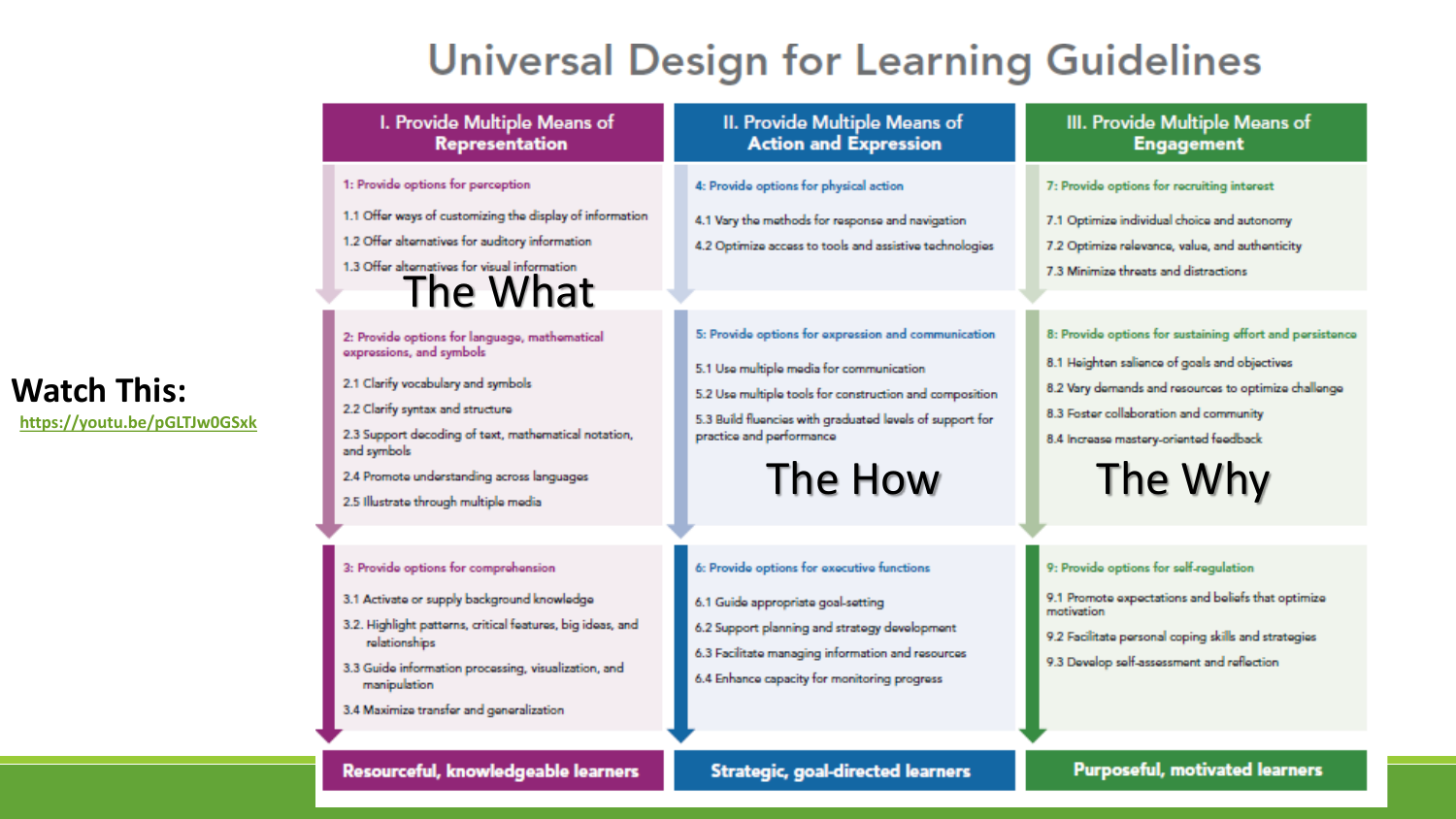# Provide Multiple Means of Representation

The WHAT of learning-

How we gather facts and categorize what we see, hear, and read. Identifying letters, words, or an author's style are recognition tasks.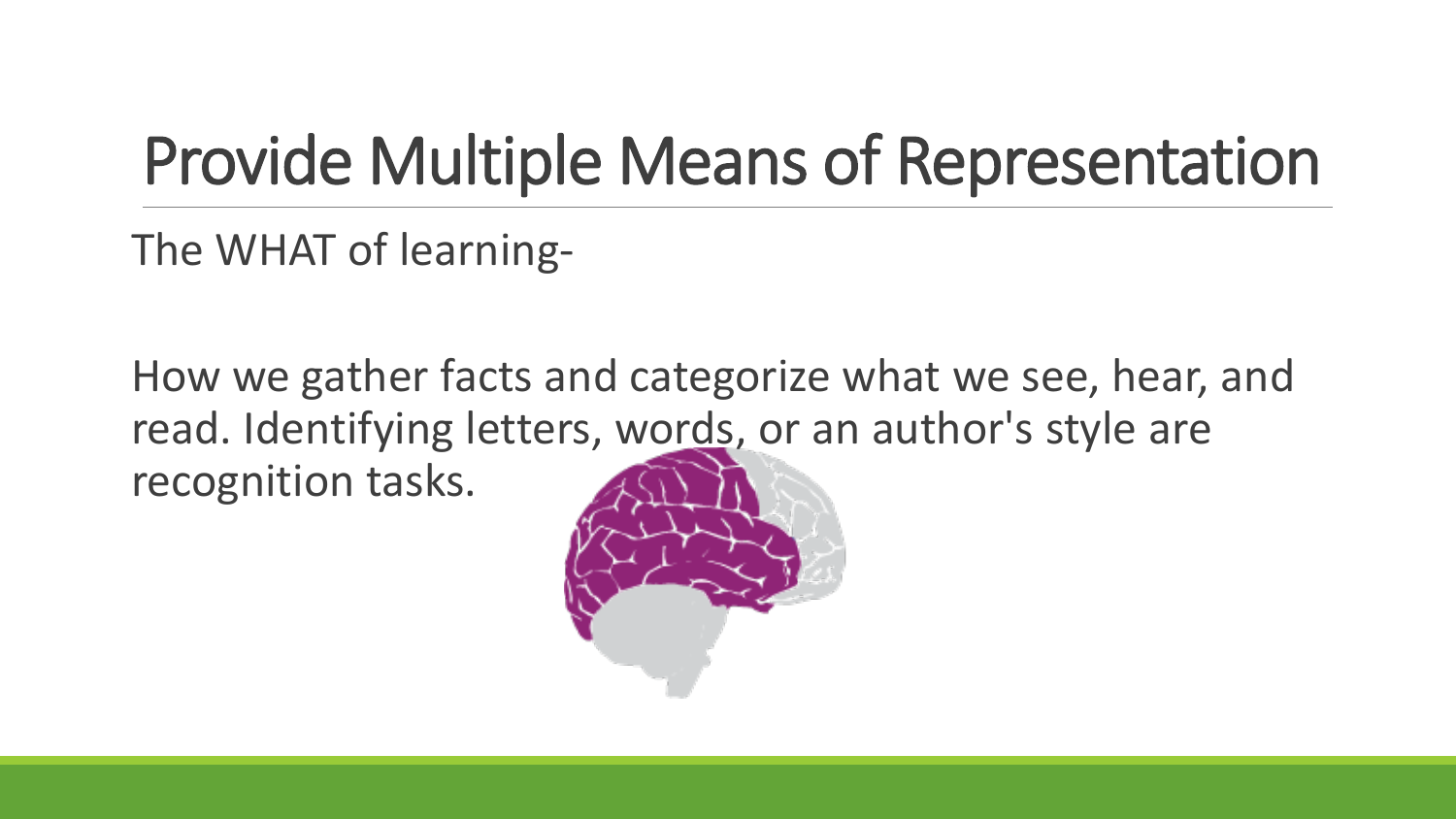# Provide Multiple Means of Action and Expression

The HOW of learning-

Planning and performing tasks. How we organize and express our ideas. Writing an essay or solving a math problem are strategic tasks.

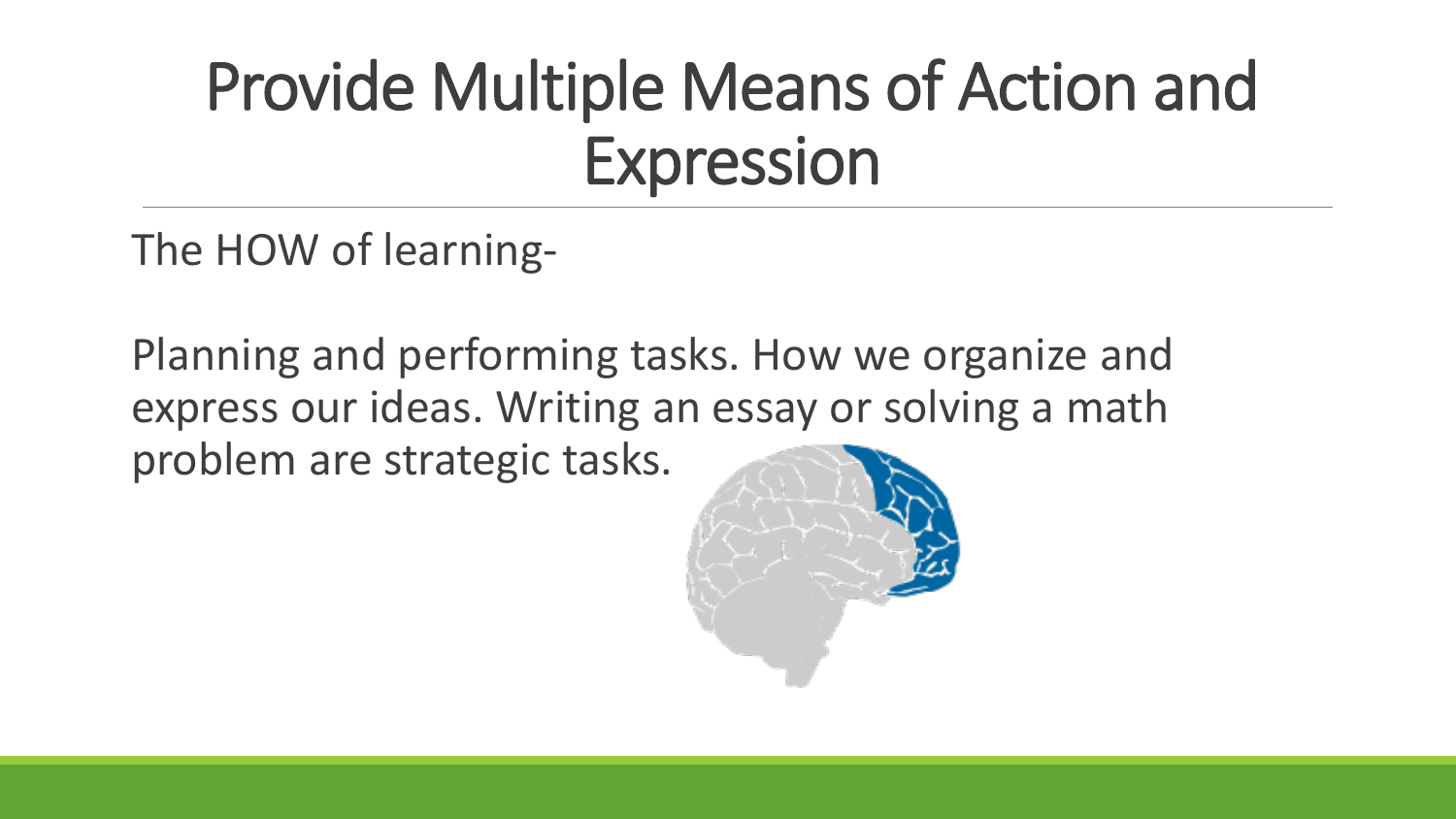# Provide Multiple Means of Engagement

The WHY of learning-

How learners get engaged and stay motivated. How they are challenged, excited, or interested. These are affective dimensions.

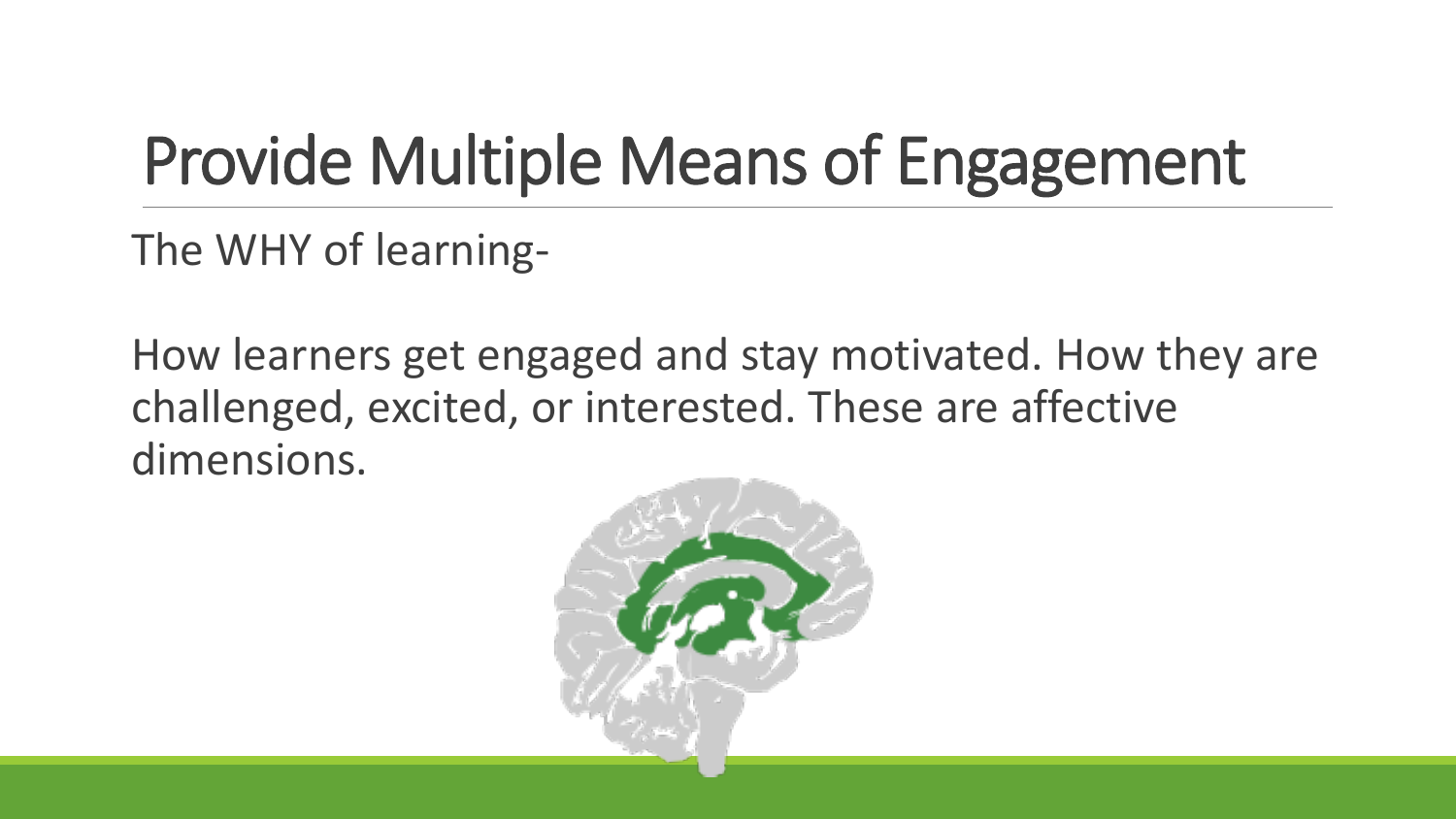# Principle 1. Provide Multiple Means of Representation

Learners differ in the ways that they perceive and comprehend information. For example, those with sensory disabilities (e.g., blindness or deafness); learning disabilities (e.g., dyslexia); may require different ways of approaching content. Others may grasp information quicker or more efficiently through visual or auditory means, rather than printed text. Also learning, and transfer of learning, occurs when multiple representations are used, because they allow students to make connections within, as well as between, concepts.

\*\*There is not one means of representation that will be optimal for all learners; providing options for representation is essential.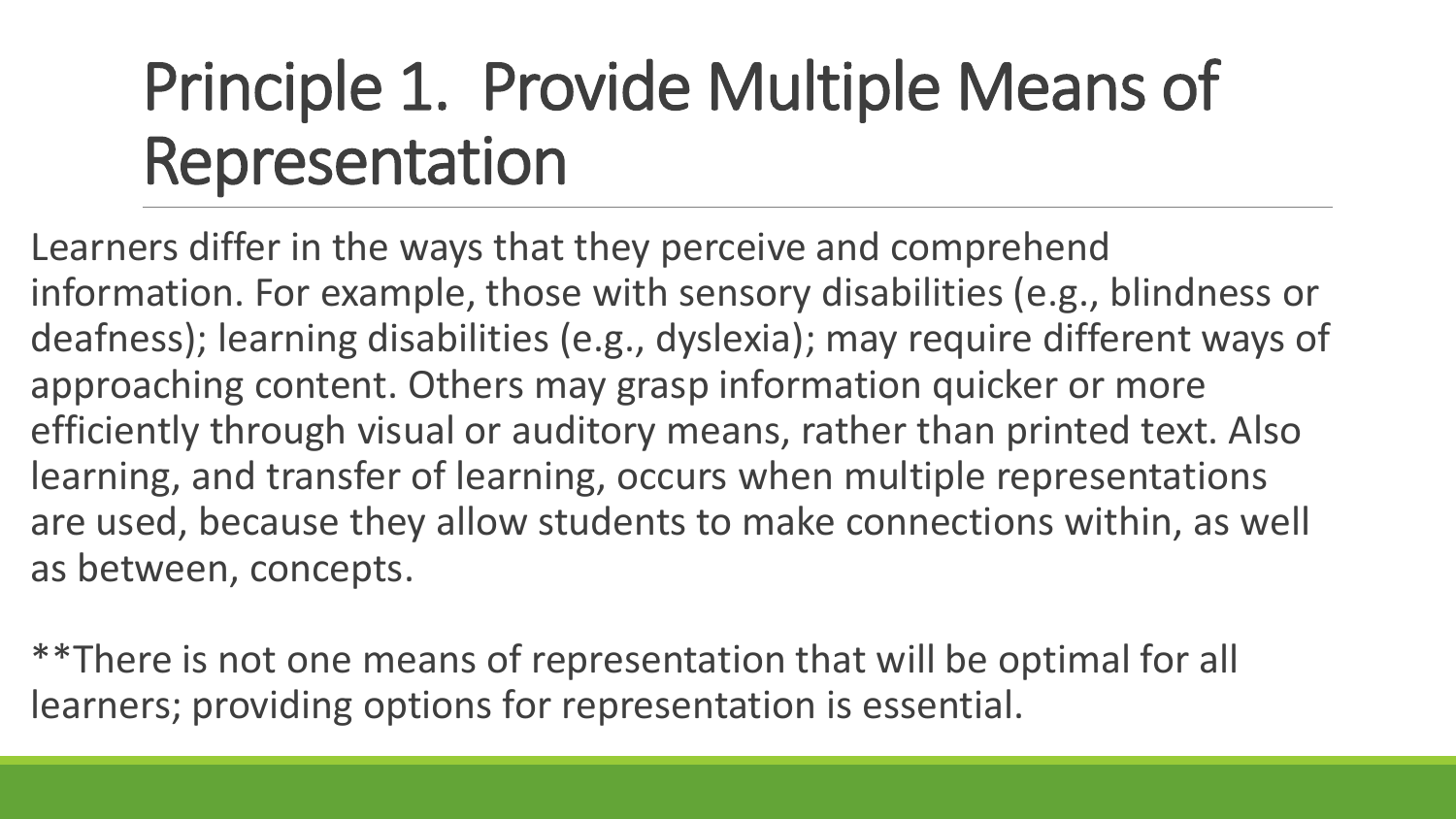#### Guideline 1: Provide options for perception

It is important to ensure that key information is equally perceptible to all learners by:

- **Offering ways of customizing the display of information**
- **Offering alternatives for auditory information**
- **Offering alternatives for visual information**

[http://www.udlcenter.org/implementation/examples/examples1\\_3](http://www.udlcenter.org/implementation/examples/examples1_3)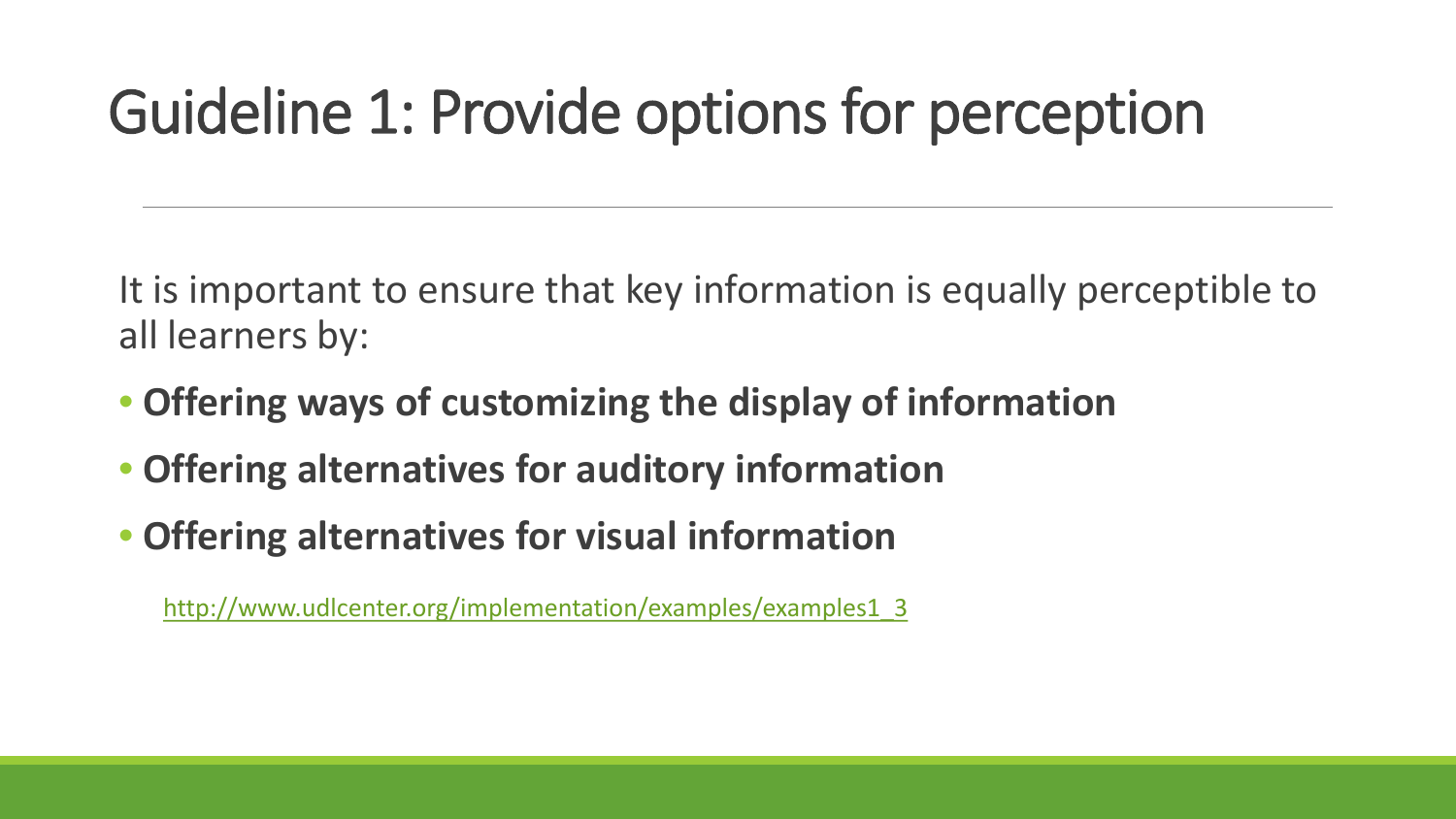### Guideline 2: Provide options for language, mathematical expressions, and symbols

An important instructional strategy is to ensure that alternative representations are provided not only for accessibility, but for clarity and comprehensibility across ALL learners.

**Clarify vocabulary and symbols**

**Clarify syntax and structure**

**Support decoding text, mathematical notation, and symbols**

**Promote understanding across languages**

**Illustrate through multiple media** 

[http://www.udlcenter.org/implementation/examples/examples2\\_1](http://www.udlcenter.org/implementation/examples/examples2_1)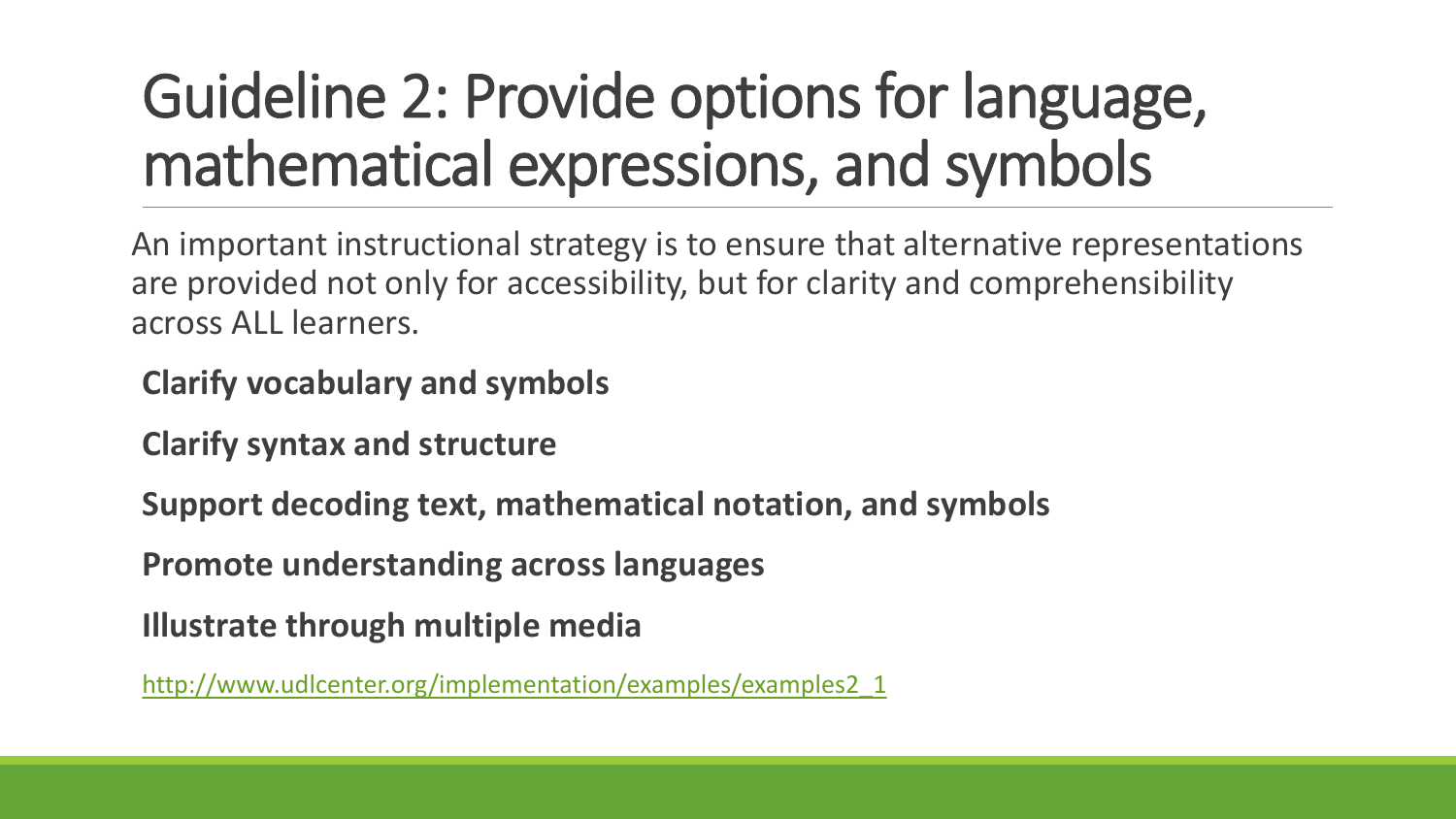#### Guideline 3: Provide options for comprehension

- Proper design and presentation of information the responsibility of any curriculum or instructional methodology - can provide the [scaffolds](http://www.udlcenter.org/glossaries/glossary_eng#scaffold) necessary to ensure that ALL learners have access to knowledge.
- **Activate or supply background knowledge**
- **Highlight patterns, critical features, big ideas, and relationships**
- **Guide information processing, visualization, and manipulation**
- **Maximize transfer and generalization**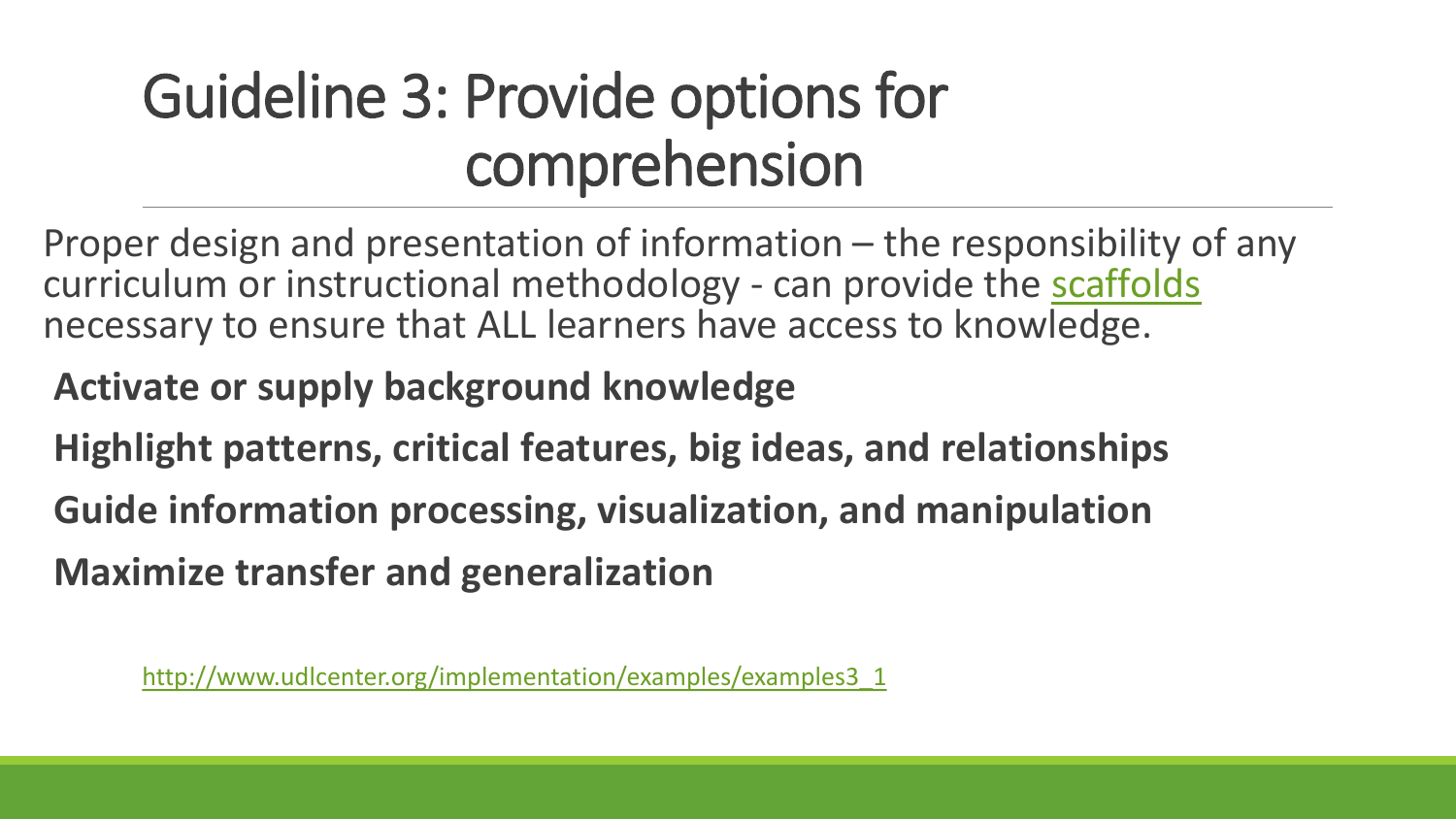# Principle II. Provide Multiple Means of Action and Expression

Learners differ in the ways that they can navigate a learning environment and express what they know. For example, individuals with significant movement impairments (e.g., cerebral palsy), those who struggle with strategic and organizational abilities (executive function disorders), and so forth approach learning tasks differently. Some may better express themselves in written text vs. speech.

\*\*There is not one means of action and expression that will be optimal for all learners; providing options for action and expression is essential.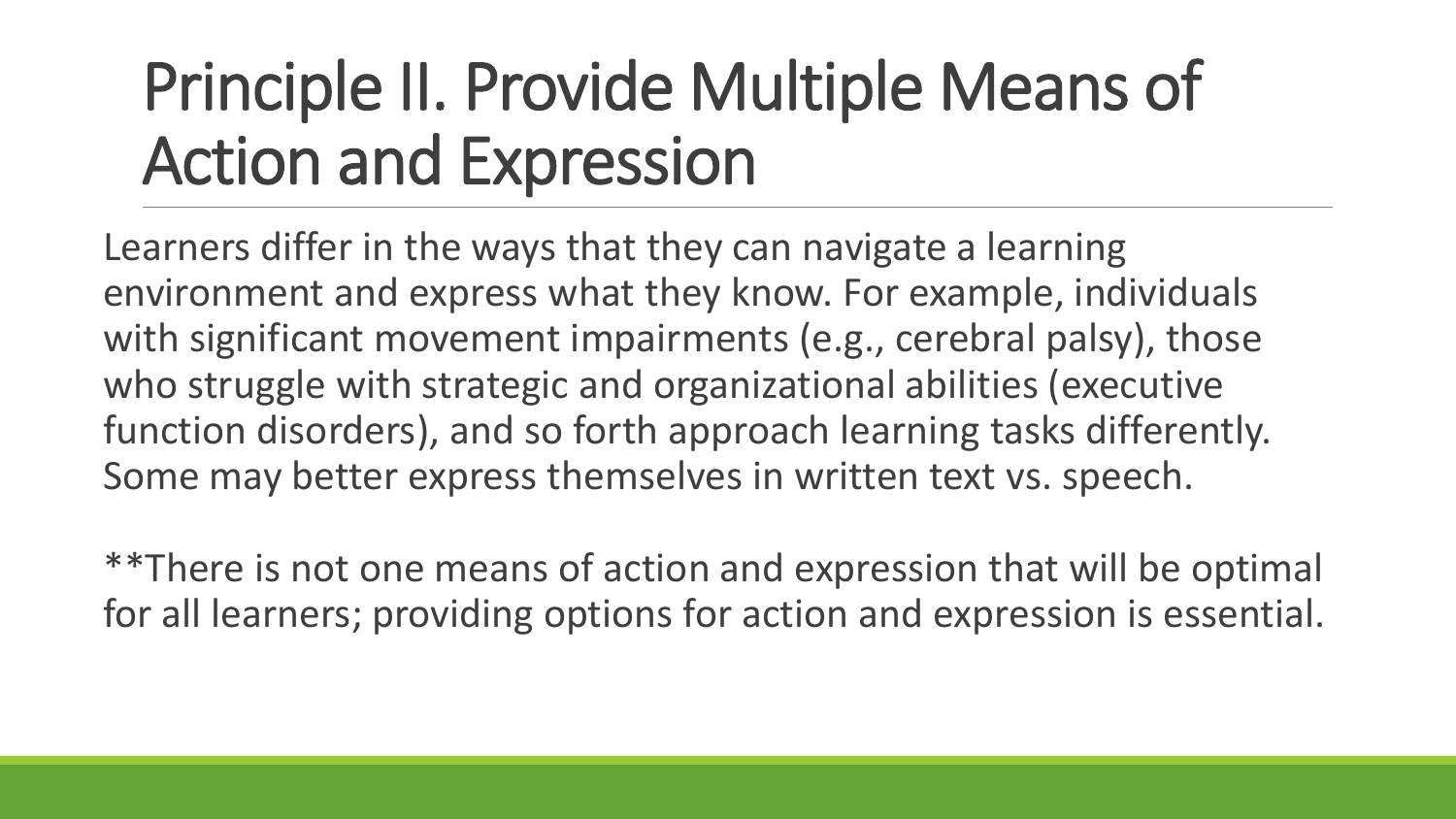#### Guideline 4: Provide options for physical action

It is important to provide materials with which all learners can interact. Properly designed curricular materials provide a seamless interface with common assistive technologies through which individuals with movement impairments can navigate and express what they know – to allow navigation or interaction with a single switch, through voice activated switches, expanded keyboards and others.

**Vary the methods for response and navigation**

**Optimize access to tools and assistive technologies**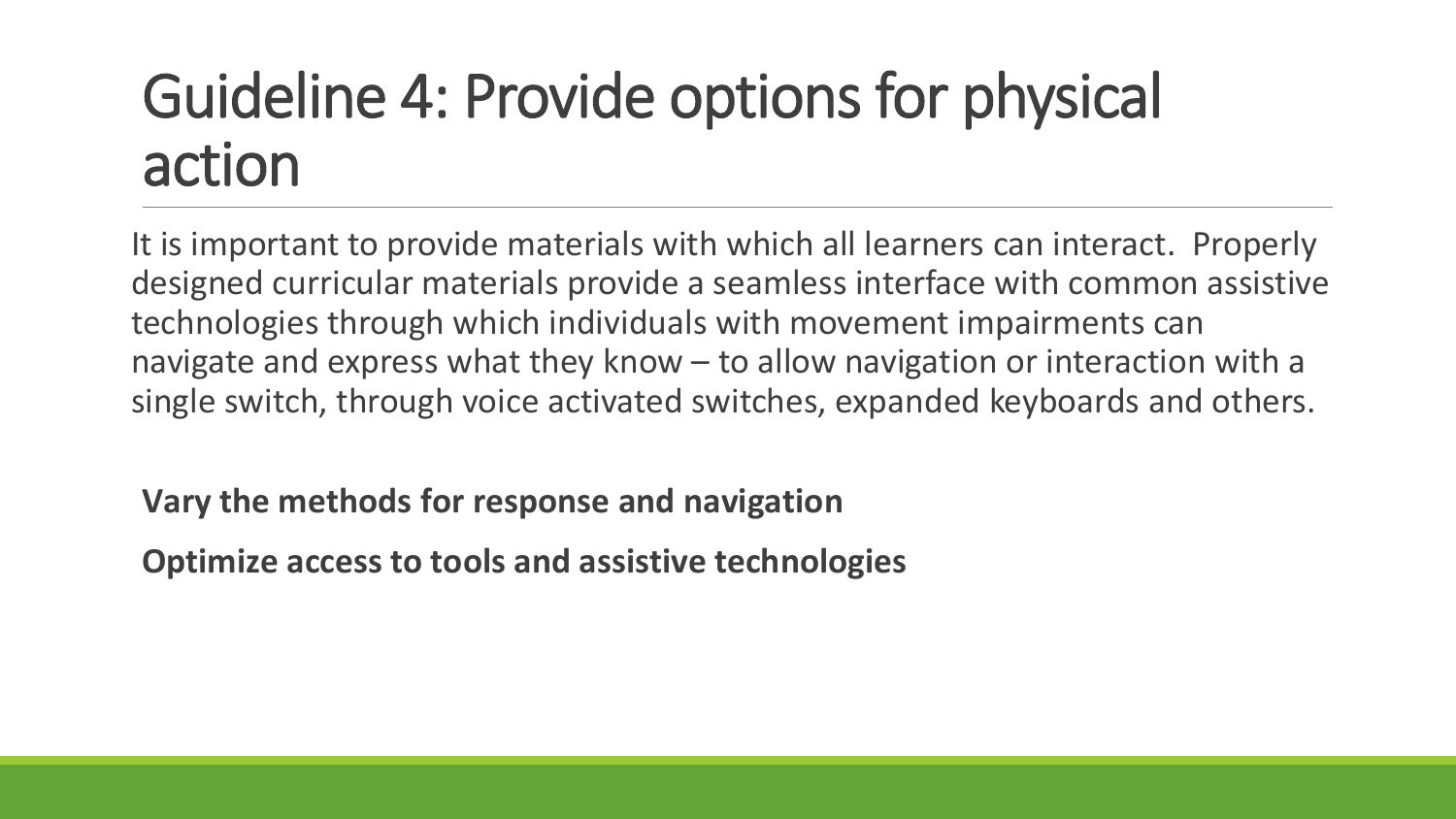#### Guideline 5: Provide options for expression and communication

It is important to provide alternative modalities for expression, both to the level the playing field among learners and to allow the learner to appropriately (or easily) express knowledge, ideas and concepts in the learning environment.

**Use multiple media for communication**

**Use multiple tools for construction and composition**

**Build fluencies with graduated levels of support for practice and performance**

[http://www.udlcenter.org/implementation/examples/examples5\\_1](http://www.udlcenter.org/implementation/examples/examples5_1)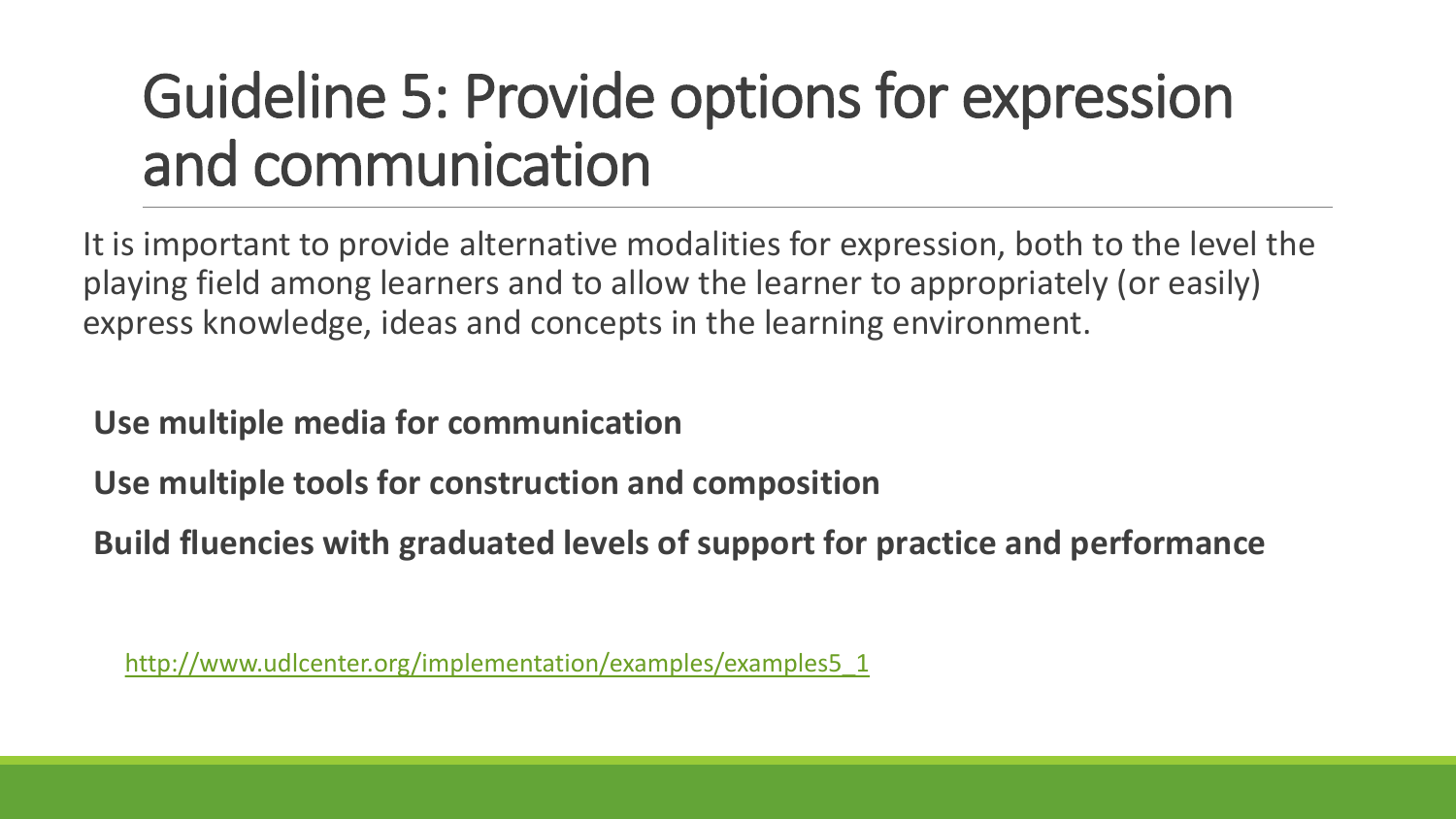#### Guideline 6: Provide options for executive functions

The UDL framework involves efforts to expand executive capacity by: 1) scaffolding lower level skills so that they require less executive processing; and 2) scaffolding higher level executive skills and strategies so that they are more effective and developed.

#### **Guide appropriate goal-setting**

**Support planning and strategy development**

**Facilitate managing information and resources**

**Enhance capacity for monitoring progress**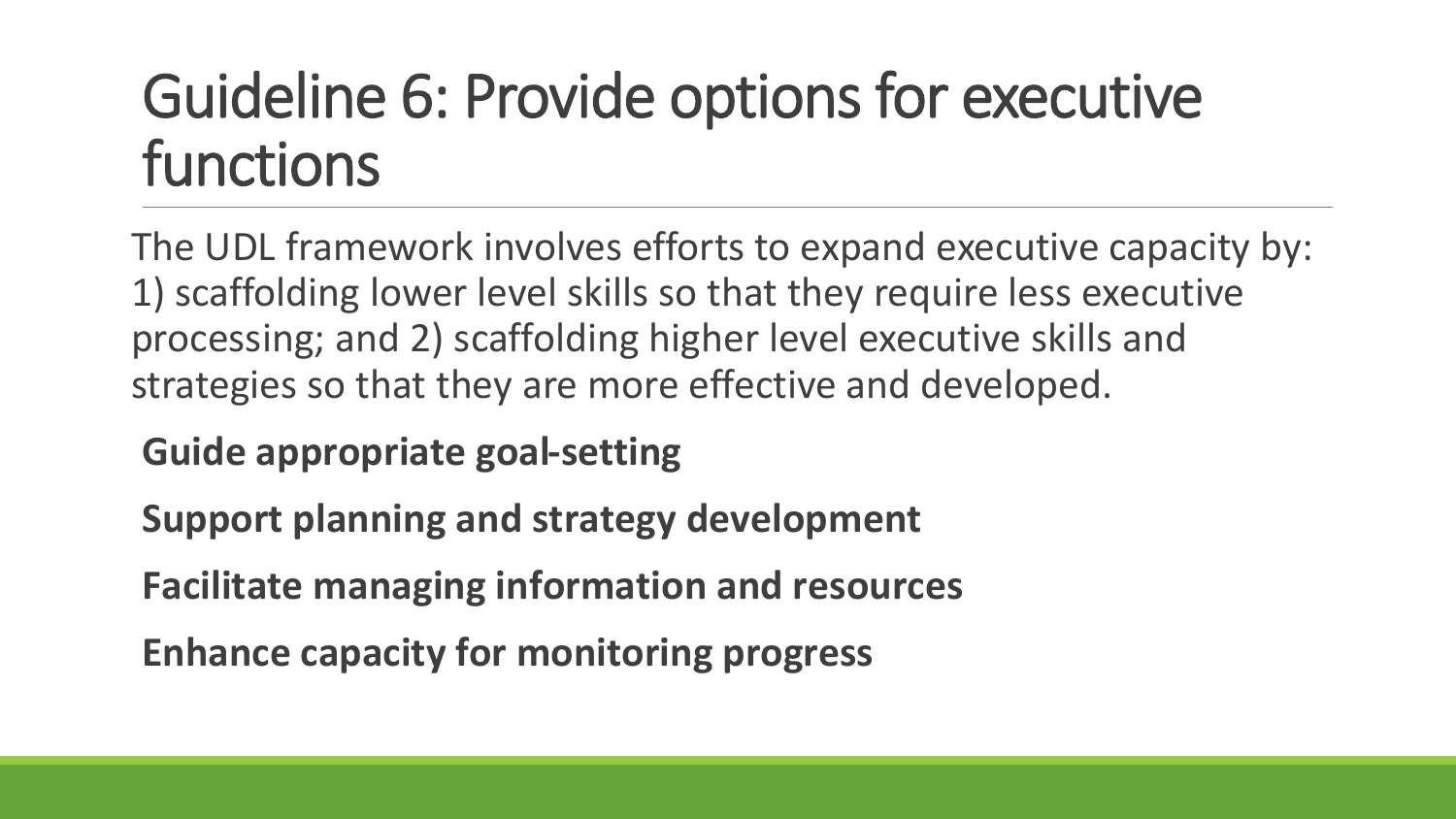### Principle III. Provide Multiple Means of Engagement

Affect is critical to learning, and learners differ in the ways in which they can be engaged or motivated to learn. Affect can be influenced by neurology, culture, personal relevance, and background knowledge, along with other factors. Some learners are highly engaged by spontaneity and novelty while others prefer strict routine. Some learners might like to work alone, while others prefer to work with peers.

\*\*There is not one means of engagement that will be optimal for all learners in all contexts; providing multiple options for engagement is essential.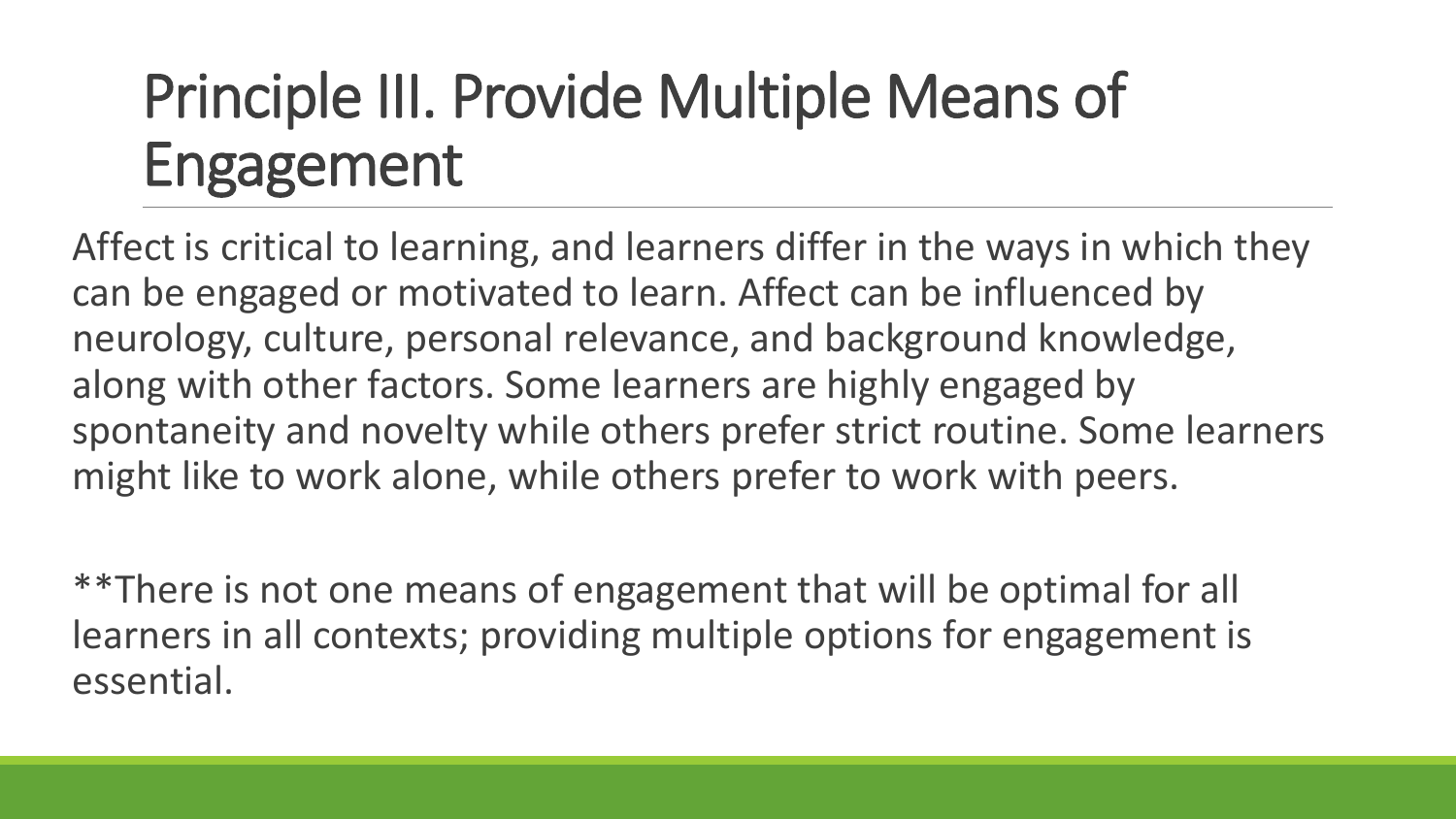#### Guideline 7: Provide options for recruiting interest

It is important to have alternative ways to recruit learner interest, ways that reflect the important inter- and intra-individual differences amongst learners.

**Optimize individual choice and autonomy**

**Optimize relevance, value, and authenticity**

**Minimize threats and distractions**

[http://www.udlcenter.org/implementation/examples/examples7\\_1](http://www.udlcenter.org/implementation/examples/examples7_1)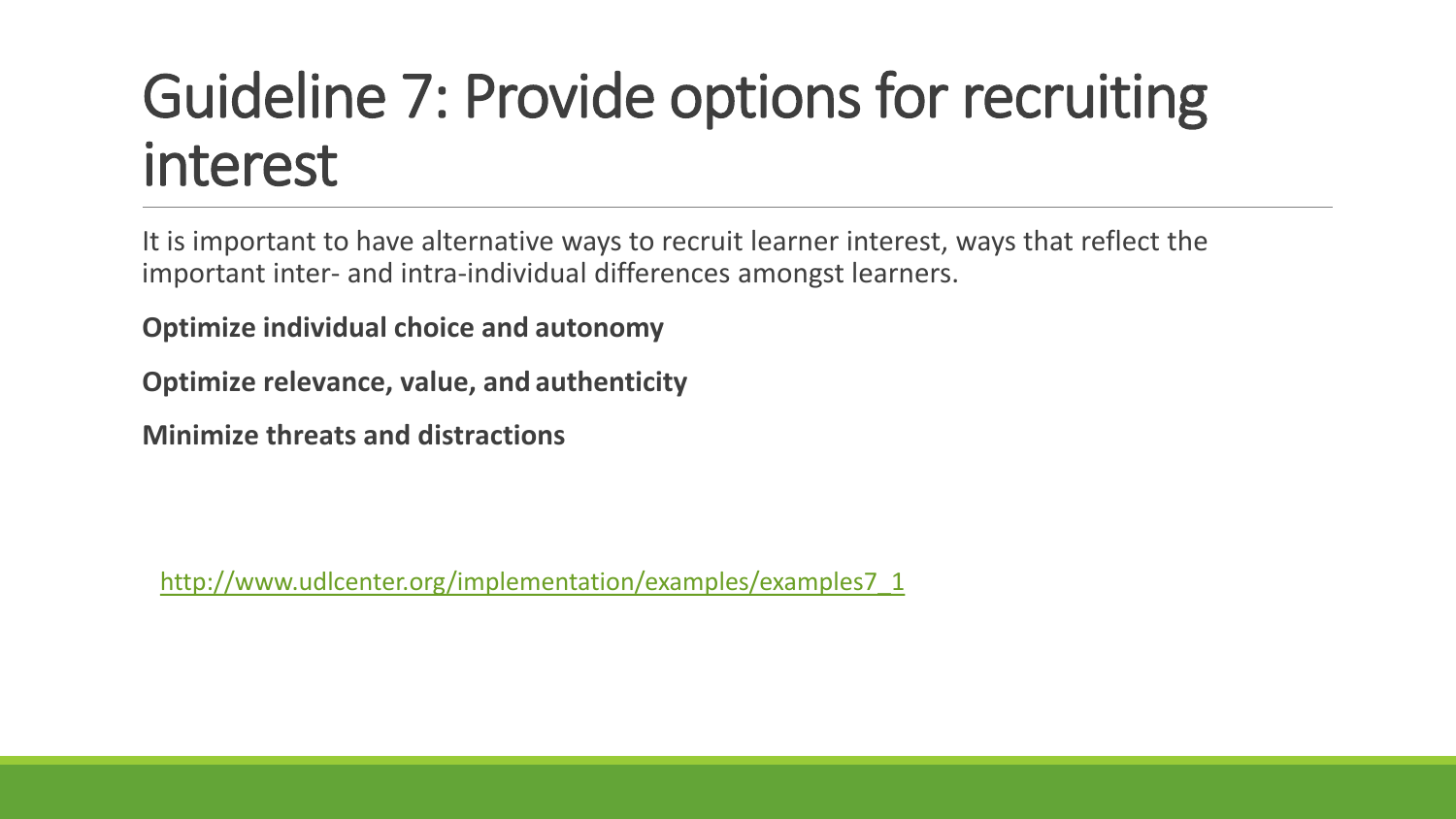#### Guideline 8: Provide options for sustaining effort and persistence

Learning requires sustained attention and effort. When motivated, many learners can regulate their attention and affect in order to sustain the effort and concentration to learn. However, learners differ considerably in their ability to self-regulate in this way due to their initial motivation, their capacity and skills for self-regulation, their susceptibility to contextual interference, and so forth. A key instructional goal is to build the individual skills in selfregulation and self-determination that will equalize such learning opportunities (see Guideline 9). In the meantime, the external environment must provide options that can equalize accessibility by supporting learners who differ in initial motivation, self-regulation skills, etc.

**Heighten salience of goals and objectives**

**Vary demands and resources to optimize challenge**

**Foster collaboration and communication**

**Increase mastery-oriented feedback**